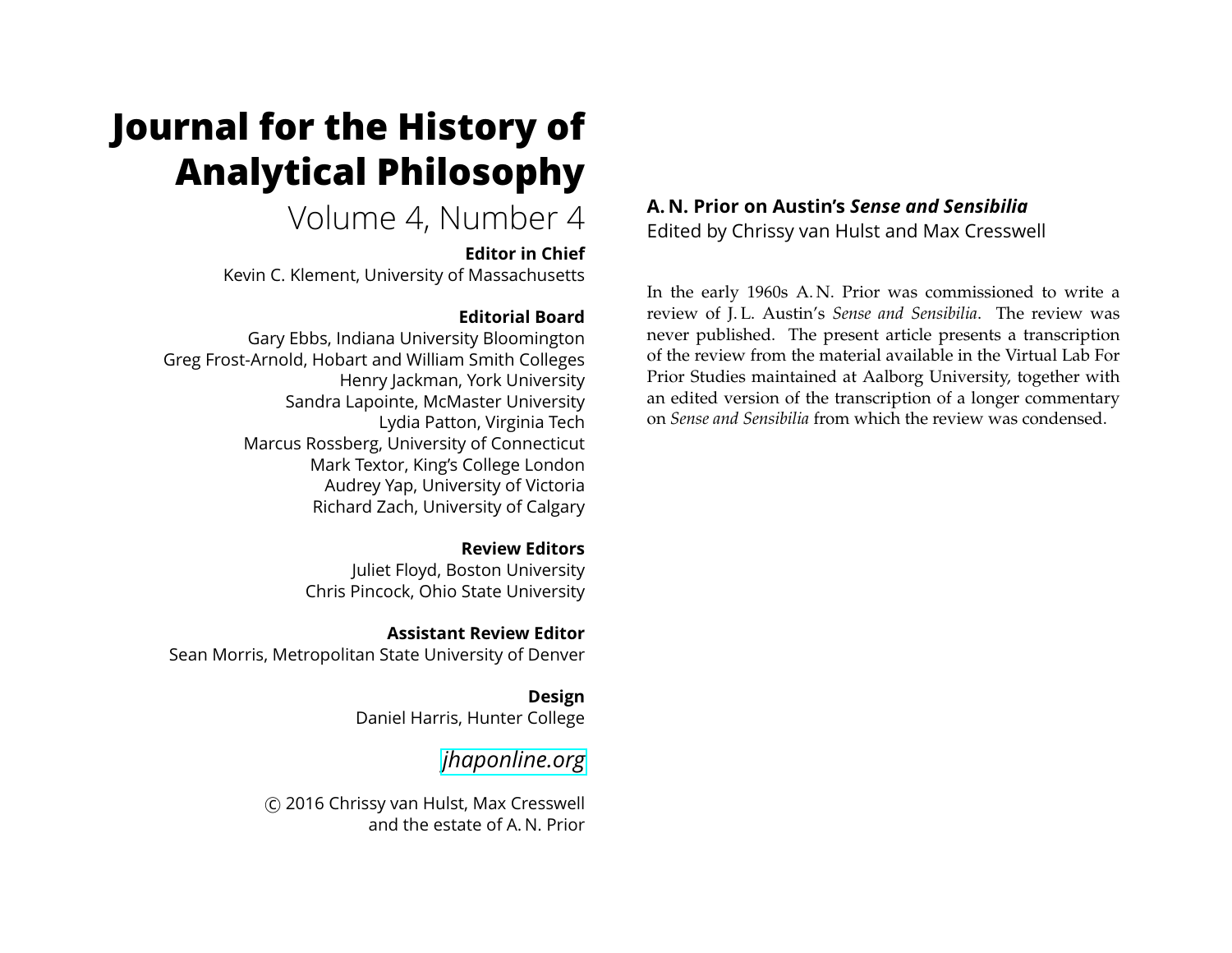# **A. N. Prior on Austin's** *Sense and Sensibilia*

#### **A reconstruction from Prior's manuscripts**

# Edited by Chrissy van Hulst and Max Cresswell

# **Editors' Introduction**

<span id="page-1-2"></span>What follows is an edited version of A.N. Prior's discussion of J. L. Austin's *Sense and Sensibilia* (Oxford, Clarendon Press, 1962). The basis for this version is the transcriptions of two items in the Virtual Lab for Prior Studies, maintained at the University of Aalborg. The transcriptions were made from the virtual lab's photographed copies of handwritten material which is held in the Bodleian Library in Oxford. The VL photographs are numbered in the order in which they are preserved in the Bodleian Library. They were transcribed by Chrissy van Hulst in the (Southern) Summer of 2014–2015, with subsequent collating and editing by Max Cresswell. The present article is in three parts. The first [\(A\)](#page-2-0) is a review commissioned by *Mind* but ap-parently never published, and occurs as item number VL[1](#page-1-0)249.<sup>1</sup> The second [\(B\)](#page-3-0) is from a transcription of item number 1250, which is a fuller commentary on *Sense and Sensibilia*—a commentary on which the review in [A](#page-2-0) appears to have been based. The material presented here includes all the pages of VL1250 which seemed able to be assembled into a continuous whole, in a way which is intended to reveal Prior's views on *Sense and Sensibilia* as they can be extracted from this manuscript. There are 68 pages in VL1250. Some of these form groups in which the text runs on in a continuous order, though the groups themselves do not appear in an order which reflects a single text. In addition, there are pages of VL1250 which seem preliminary notes for what we have presented. These have not been included here, but they have been transcribed. These are pages 9–11, 42 and 46–54. A few pages, 45, 56–58 and 60, more or less repeat what is said elsewhere. We have included these in an appendix. Finally there are four pages of VL1250, which are a discussion of the interaction between Austin and Strawson on Truth. We have included these latter as the third part [\(C\)](#page-10-0) of our study. The remaining pages have been assembled to form the text in [B](#page-3-0) in the following order: 28–38, 44, 41, 19–27, 16–18, 59, 1–8, 61–68. All this material would have been written about the same time as what emerged in the posthumously published *Objects of Thought*, i.e. in the early 1960s. The transcriptions of 1249 and 1250 in VL include all Prior's crossed out material and respect his line breaks and abbreviations (like '&' for 'and', 'm.t.' for 'material thing' and so on.) They also indicate Prior's page breaks. None of these practices have been followed in the present version.[2](#page-1-1) The footnotes in what follows are the editors' not Prior's.

Prior was a 'logician' during the period of the 'ordinary language philosophy', associated principally with Oxford, and in particular with people like J. L. Austin. It may therefore be of some interest to see that there is very little of the logician in Prior's treatment of Austin.

<span id="page-1-0"></span><sup>1</sup>VL1249 indicates that it is item number 1249 in the Virtual Lab for Prior Studies. Where a number follows a '.' after the item number it indicates the relevant page according to the VL ordering, which reflects the order in which the pages occur in the Bodleian Library. Thus VL1250.19 indicates the 19th photograph in item 1250. (Note that the VL numbers do not appear on the pages themselves, and do not guarantee Prior's own ordering.)

<span id="page-1-1"></span><sup>2</sup>We have also regularised Prior's use of single and double inverted commas, using double inverted commas for quotations—mostly from Austin and single commas where words or expressions are mentioned. (The distinction is often a nice one, where it is a judgement call which way it should go.) Prior mostly uses double commas for quotations, but is not always consistent. Prior's manuscript occasionally differs from the text of *Sense and Sensibilia*, mostly in minor matters such as omitting italics. We have mostly followed Austin's text in these cases, except that we have retained Prior's ellipses.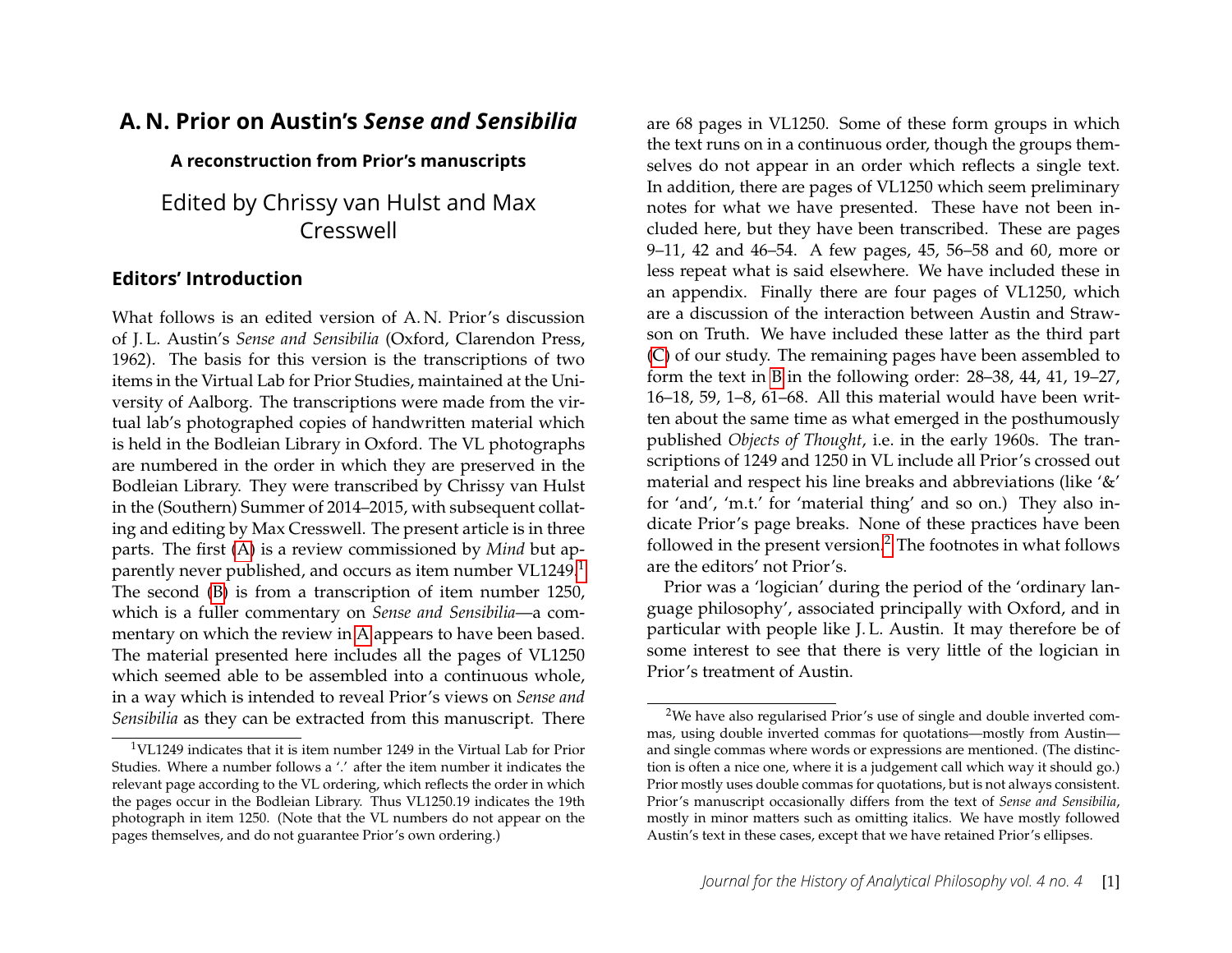# <span id="page-2-0"></span>**A. Prior's Review of** *Sense and Sensibilia* [3](#page-2-1)

*Sense and Sensibilia*. By J. L. Austin. Reconstructed from the manuscript notes by G. J. Warnock. The Clarendon Press. Oxford. Pp  $ix + 144$ .

This is as much as we can now have of Austin's attack on 'sense-data', and Warnock is to be congratulated on the reconstruction—the lectures do have the authentic Austinian flavour.

The view under attack, Austin explains in the first lecture, is the view that "we never see or otherwise perceive . . . or anyhow we never *directly* perceive or sense, material objects (or material things), but only sense-data" (p. 2). In lecture II he finds this view set out in Ayer's *Foundations of Empirical Knowledge*, as typical of 'philosophers', and contrasted with the naïve realism of the ordinary man. But Austin thinks Ayer makes the plain man out to be more naïve than he really is; the plain man certainly doesn't believe, e.g., that *everything* he perceives is a 'material thing' (since he believes that he perceives rainbows shadows, etc.), and in Austin's view it is a mistake to "try to represent as some single *kind of things* the things which the ordinary man says that he 'perceives'" (p. 8). On the other hand, the view attributed by Ayer to the 'philosophers' is, Austin says, obscure; in particular, what they mean by 'direct' perception is not clear, as what it is opposed to doesn't seem to be the kind of perception that would ordinarily be called indirect, e.g. seeing something in a mirror (p. 18).

Lecture III begins a long consideration of the 'argument from illusion', by which people are first persuaded that what they see "on certain *abnormal, exceptional* occasions" cannot be material objects and so must be sense-data, and then they are further persuaded (because of the identity in quality between normal and abnormal experiences) "that they always perceive sensedata" (and not material things). Austin's answer to the first part of the argument is that it confuses 'illusions' properly so-called, in which something perfectly real publicly appears to be other than it is, with 'delusions', in which some private defect causes a man to see things that just aren't there at all. The man who says that in both types of case we are perceiving 'sense-data', gets from the case of illusions proper the idea that we are indeed perceiving something, and from the case of delusions the idea that we are not perceiving anything 'material', but there is no good reason for trying to cover both types of case with a single theory.

After a discussion (lecture IV) on our ordinary uses of 'looks', 'appears' and 'seems', Austin considers (lecture V) the second stage of the 'argument from illusion', in which we are led on to believe that not only in special cases but in all cases what we are perceiving are 'sense-data'. His counter-arguments are that abnormal perceptions are easier to distinguish from normal ones than this part of the argument allows, and that there is no reason why 'generically different' objects, like chairs and mirror images, should not have the amount of qualitative similarity that they do have.

Lecture VI is directed against a suggestion of Ayer's that the issue between those who say and those who deny that we only perceive sense-data is "not factual but linguistic". As far as the facts go, Ayer seems to be suggesting in the passages which Austin here cites, we are equally free to say that the 'real shape' of a perceived rotating coin remains circular while the changing shapes that we perceive are not of the coin but of 'sense-data', or that there are no sense-data and we are perceiving real changes in the shape of the coin itself. In passages which Austin considers in the next lecture but one (VIII), Ayer gives criteria for deciding which sense-data present the 'real qualities' of material things, e.g. for deciding that a penny 'really' has the shape of the sense-datum we perceive when we look at the penny along

<span id="page-2-1"></span><sup>3</sup>VL1249.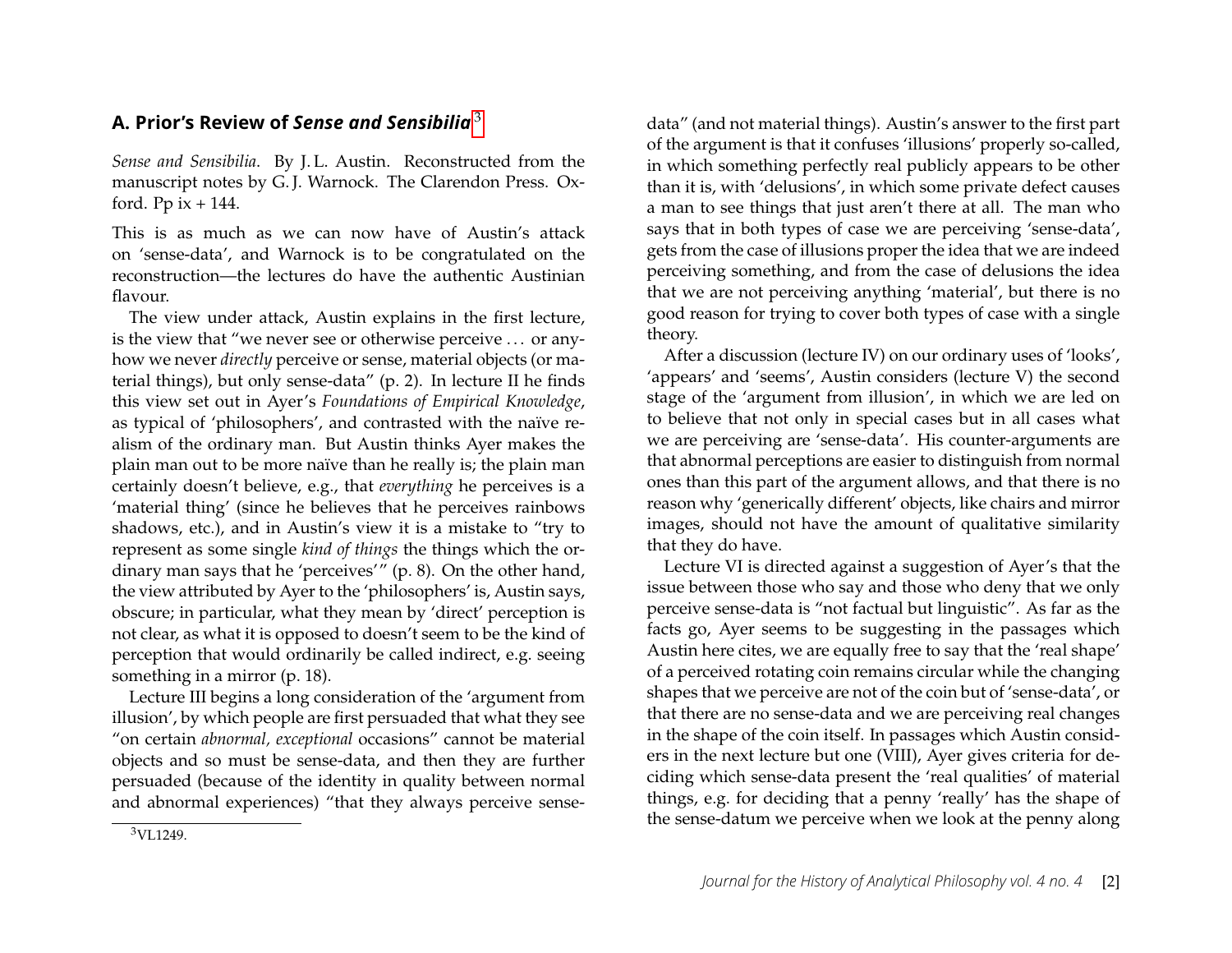the line at right angles to itself. We call this its real shape for such reasons as that on this assumption correct predictions are more easily made than any others.

With a view to rebutting talk of this sort, Austin has a lecture (VII) in between the two just mentioned in which he develops the ordinary use of 'real'. This word, he says, doesn't explain any single concept, but it is (1) a 'substantive-hungry' word, i.e. you can't just call a thing 'real' but must call it a real somethingor-other (a real duck, a real decoy, etc.); it is (2) dependent for its sense upon some implied contrast which differs from context to context, e.g. one and the same object may be 'not a real duck' because it is only a decoy, but it is of course a 'real decoy' in the sense that it isn't only a picture of a decoy; 'real' is (3) a 'dimension-word', i.e. it is the most comprehensive of a whole group of terms which can replace it in different contexts, e.g. 'genuine', 'live', 'authentic'; and it is (4) an 'adjuster-word', by means of which 'other words are adjusted to meet the innumerable and unforeseeable demands of the world upon language', e.g. on encountering a new sort of animal for which we have no name we might say "It's *like* a pig, but it isn't a *real* pig".

In Lecture IX he turns to a contention of Ayer's that in ordinary language there are two different uses of 'see' and more generally of 'perceive', in one of which it is implied that what one sees (or perceives) exists, although it may not really be quite as it seems to be, while in the other use of 'see' there is no such implication of the reality of what is seen, and there can be no question of seeing what one sees wrongly. If, Ayer goes on, one decides to use 'see' in a third and special sense, in which both what one sees is bound to exist and one cannot misperceive it, then the object of such seeing, or perception, will be sense-data. Austin's first criticism of this is that there simply are not these two ordinary senses of 'see' and 'perceive' that Ayer alleges there are, but only the one in which seeing implies that what is seen exists but not that it really is as it seems to be. And in Lecture X he attacks the assumption, the philosopher's supposed third sense, that it must be possible to "produce a species of statement that will be *incorrigible*". Austin does not deny that some statements are in fact incorrigible, but there is no one species of statement to which all of these belong. Not only utterances like "it seems to me now as if I were seeing something pink", but equally ones like 'That's a pig', may be made in circumstances in which "nothing could be produced that would show that I had made a mistake". In a final chapter, Austin notes that the error (as he conceives it) of thinking that there is a sort of sentence which is uniquely immune from criticism is present not only in expositions of the sense-datum theory like those of Ayer and Price, but also in Warnock's book on Berkeley, in which statements of the form 'I perceive (in a special sense) a sense-datum' are replaced by ones beginning 'It seems to me as if ...' and finishing with something quite ordinary.

One cannot put this book down without feeling that many philosophers have expressed themselves extremely carelessly, and that even when they have not done this, they have departed from common usage in more ways than they have noticed. But one also cannot help wondering how much this (especially the second point) really matters.

#### <span id="page-3-0"></span>**B. Prior's extended commentary on Austin**[4](#page-3-1)

In Lecture I Austin formulates the position he is going to attack as the view that "we never see or otherwise perceive (or 'sense') or anyhow we never *directly* perceive or sense, material objects (or material things), but only sense-data (or our ideas, impressions, sensa, sense-perceptions, percepts, &c.)" (p. 2). He warns us, however, that he is "*not* . . . going to maintain that we ought

<span id="page-3-1"></span><sup>4</sup>From VL1250, with some passages re-arranged. (See the [Editors' Intro](#page-1-2)[duction.](#page-1-2))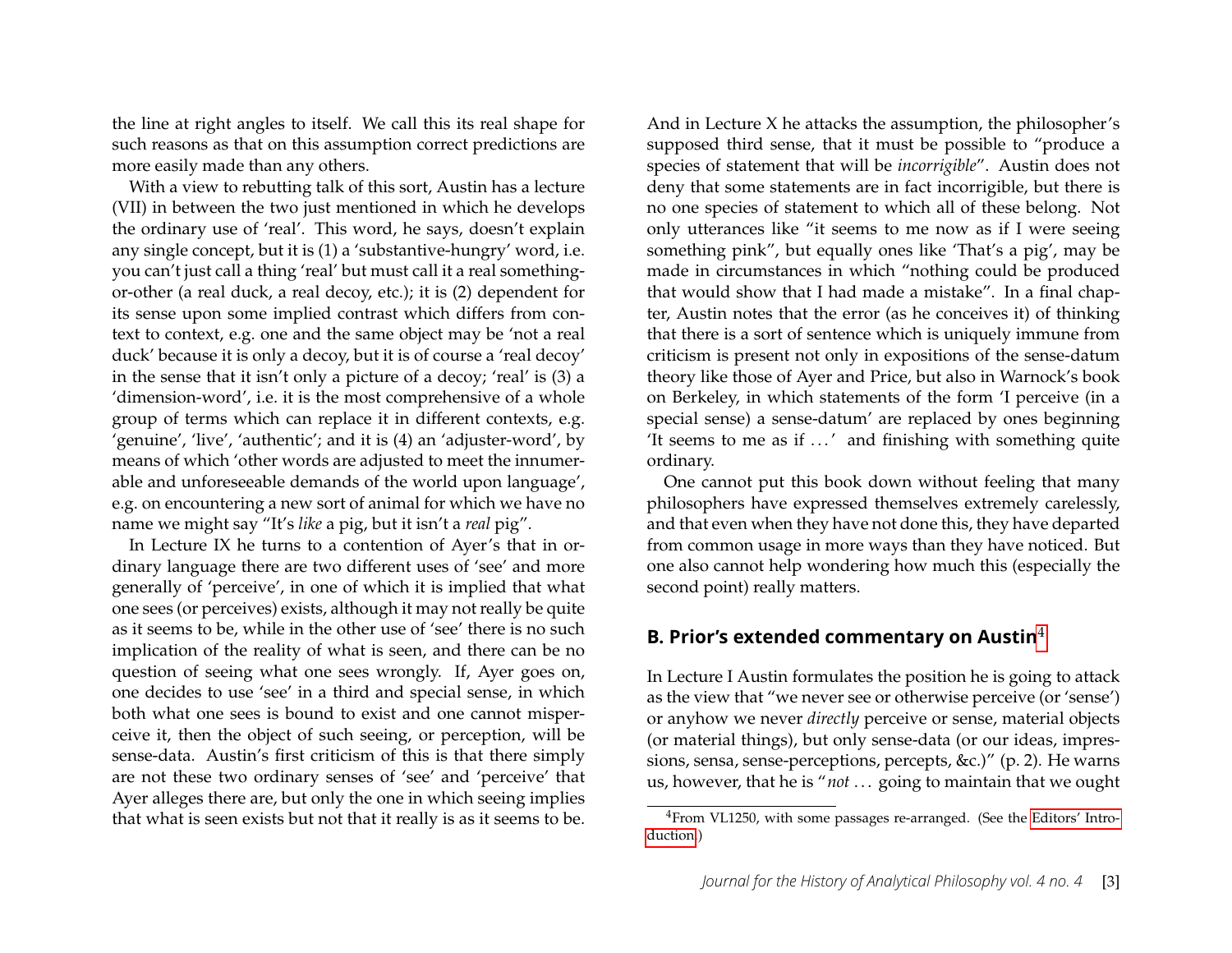to be 'realists', to embrace, that is, the doctrine that we *do* perceive material things (or objects)" (p. 3), for in his view "these two terms, 'sense-data' and 'material things', live by taking in each other's washing—what is spurious is not one term of the pair but the antithesis itself" (p. 4).

In II he quotes the opening paragraphs of Ayer's *The Foundations of Empirical Knowledge*, in which "some sort of contrast is drawn between what we (or the ordinary man) believe (or believes), and what philosophers, at least 'for the most part', believe or are 'prepared to admit'" (p. 7). He complains that the ordinary man's position is misrepresented by Ayer in a variety of ways, and then turns to the view ascribed to philosophers, and objects to a certain obscurity in it. Under the first head, he says that in Ayer's account "it is clearly implied, first of all, that the ordinary man believes that he perceives material things" (p. 7). He objects to this that Ayer nowhere defines the technical expression 'material things', though he gives an illustrative list in which all the items are "moderate-sized specimens of dry goods". And in this or any similar sense, Austin suggests, the ordinary man certainly doesn't believe that *everything* he perceives is a material thing, since he believes that he perceives rainbows, shadows and so on. He regards it as a fundamental mistake to "try to represent as some single *kind of things* the things which the ordinary man says that he 'perceives'" (p. 8). At other points Ayer is said to insinuate too much of the 'philosopher's' point of view into his statement of the 'plain man's'. Finally, Austin comments on Ayer's use of the plain man's admission that "people are sometimes deceived by their senses". He insists that this expression, as commonly used, is metaphorical, and is not meant to suggest that our senses are an intermediary between ourselves and the world (p. 11); that "talk of deception only *makes sense* against a background of general non-deceptions" (p. 11—this is directed against the suggestion that this admission of the plain man is a step towards the

'philosopher's' view that we are *always* deceived by our senses); that cases of actual deception are "not at all common". In fact, when the plain man "dreams, looks down the long straight road, or at his face in the mirror, he is not, or at least is hardly ever, *deceived* at all" (p. 12); that even the cases where he does allow such deception, he does not regard as being all of one kind (p. 12), and in particular does not regard them as all being cases in which "he is not 'perceiving material things', or *is* perceiving something not real or not material" ("looking at the Müller-Lyer diagram ... is a very different kettle of fish from ... having D.T.s and seeing pink rats") (p. 14).

Turning to the 'philosophers', who "are not, for the most part, prepared to admit that such objects as pens or cigarettes are ever directly perceived" (Ayer), Austin says that in ordinary language the word 'directly' takes its meaning from its opposite, 'indirectly', which "has *different* uses in different cases" (p. 15) but is "most at home where" (as with seeing in a mirror) "it retains its link with the notion of a kink in *direction*" and "is not naturally at home with senses other than sight"(p. 16). It is 'extremely doubtful' how far this notion "could or should be extended", and "certain" that "we should not be prepared to speak of indirect perception in *every* case in which we see something from which the existence (or occurrence) of something else can be inferred" (p. 17), especially if the inferred object is something not perceptible at all, e.g. an electron (p. 18). "The philosophers' use of 'directly perceive' whatever it may be, is not the ordinary, or our familiar, use; for in *that* use it is not only false but simply absurd to say that such objects as pens or cigarettes are never perceived directly" (p. 19).

In lecture III Austin begins a long consideration of the 'argument from illusion', which is immediately designed to "induce people to accept 'sense-data' as the proper and correct answer to the question what they perceive on certain *abnormal, exceptional* occasions", but is "usually followed up with another bit of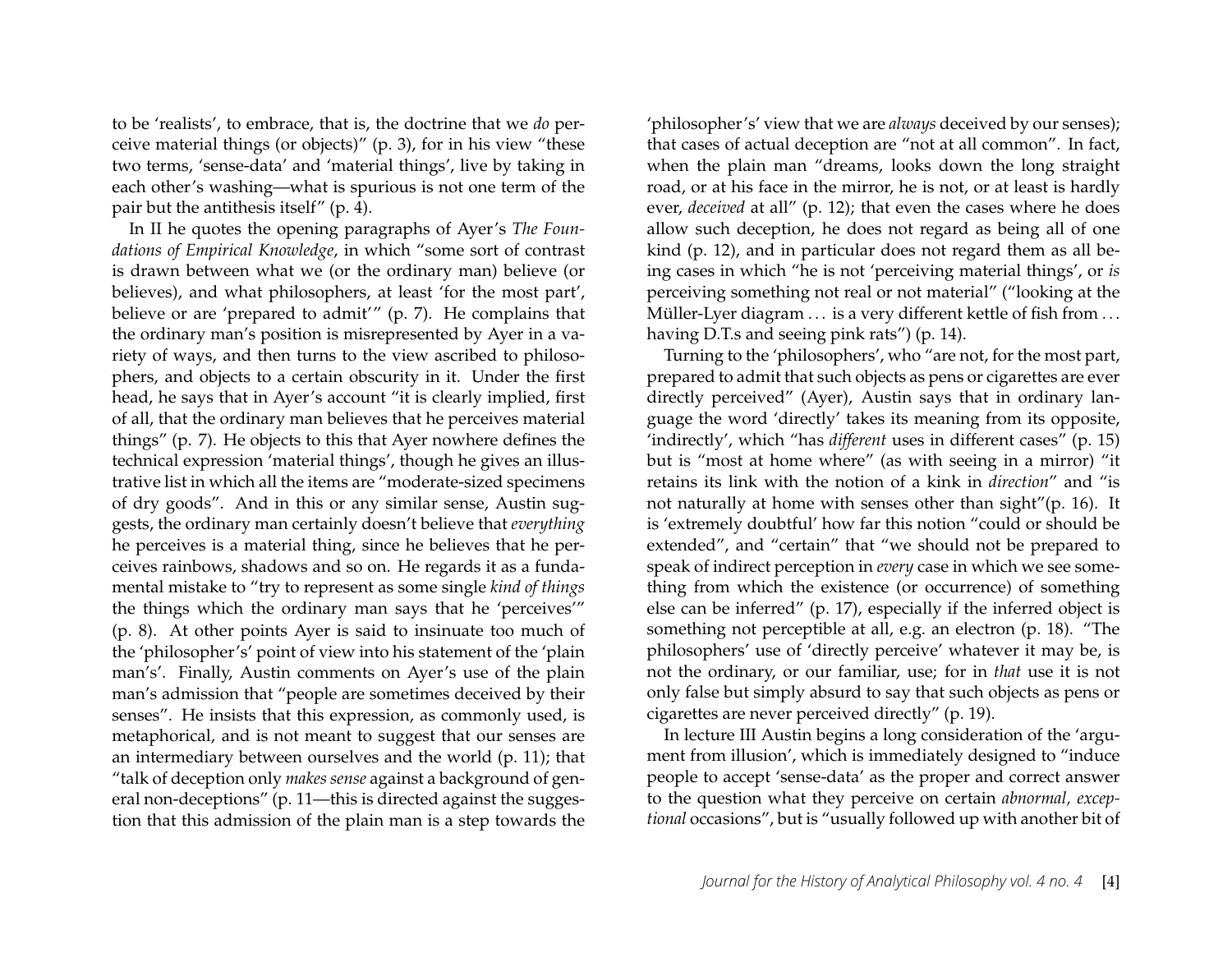argument intended to establish that they *always* perceive sensedata" (p. 20). The argument is that when we see a stick apparently bent in water, or a mirage, or a mirror-image we are not seeing a real bent stick, oasis or person behind the mirror, but are certainly seeing something, so let's call it a 'sense-datum'. Austin objects that 'illusions', which are essentially public affairs, in which something perfectly real takes on the appearance of something else, are here indiscriminately jumbled together with 'delusions', which are due to some serious disorder in the person that has them, and in which we have to do with "something totally unreal, not really there at all" (pp. 22– 24). By running these two quite different cases together, we can be tricked into thinking that in both "There really is something there that we are perceiving, but  $\dots$  this is an immaterial something" (p. 26). But apart from special tricks, mirror-images aren't even the milder thing, illusions, except in special cases, since normal civilized adults know perfectly well what they are. "It is important to realize here how familiarity, so to speak, takes the edge off illusion" (p. 26). There are also mistakes which are neither illusions nor delusions, e.g. the misreading of a proof (p. 27). Price's definition of an 'illusory sense-datum of sight or touch' as 'a sense-datum which is such that we tend to take it to be part of the surface of a material object, but if we so take it we are wrong', is criticised as having already incorporated in it "the idea that in such cases there is something to be seen *in addition to* the ordinary things". To argue from the fact that a hillside which is not flat and vertical may appear so, to the existence of a 'sense-datum' which "actually *is* flat and vertical', is a simple *non-sequitur*. (p. 28). Why should we assume that things must always look as they are (p. 29).

In lecture IV Austin has a digression on the verbs 'look', 'seem' and 'appear', which Ayer and other philosophers treat too easily as interchangeable. He remarks that "there is no *general* answer to the question how 'looks' or 'looks like' is related

to 'is'; it depends on the full circumstances of particular cases". If I say that 'petrol looks like water' there is not the slightest implication that petrol *is* water, but "'This looks like water' may be a different matter; if I don't already know what 'this' is, then I *may* be taking the fact that it looks like water as a ground for thinking it *is* water" (pp. 39–40). He mentions earlier cases "when the way something looks is wholly conclusive (what more must she do to *be chic* than to *look chic*?)" (p. 38). And he insists that "the way things look is, in general, just as much a fact about the world, just as open to public confirmation or challenge, as the way things are. I am not disclosing a fact about *myself*, but about petrol, when I say that petrol looks like water" (p. 43).

In lecture V he takes up the argument which in Ayer and Price follows the 'argument from illusion', to the effect that not only in special cases but in all cases "what we (directly) perceive" is a sense-datum. The argument is that "there is no intrinsic difference in kind" between the special cases (illusions and delusions) and the ordinary cases, and that "veridical and delusive perceptions shade into one another", as when a man who looks small at a distance gradually comes to appear as large as he really is.

Lecture VI is directed against a suggestion of Ayer's that the issue between those who say and those who deny that we only perceive sense-data is "not factual but linguistic", and Ayer's use of words like "real" and "really" at this point leads Austin in the next lecture (VII) to give an independent discussion of the common meaning of these words. "Real", he says, is not a technical but a common word, and in its common use it is (1) "substantive-hungry", i.e. you can't just call a thing "real" but must call it a real something-or-other (a real duck, a real decoy, a real picture etc.); it is (2) dependent for its sense, in any given use, upon some implied contrast ("a dummy, a toy, a picture, a decoy, &c."); it is (3) "the most general and com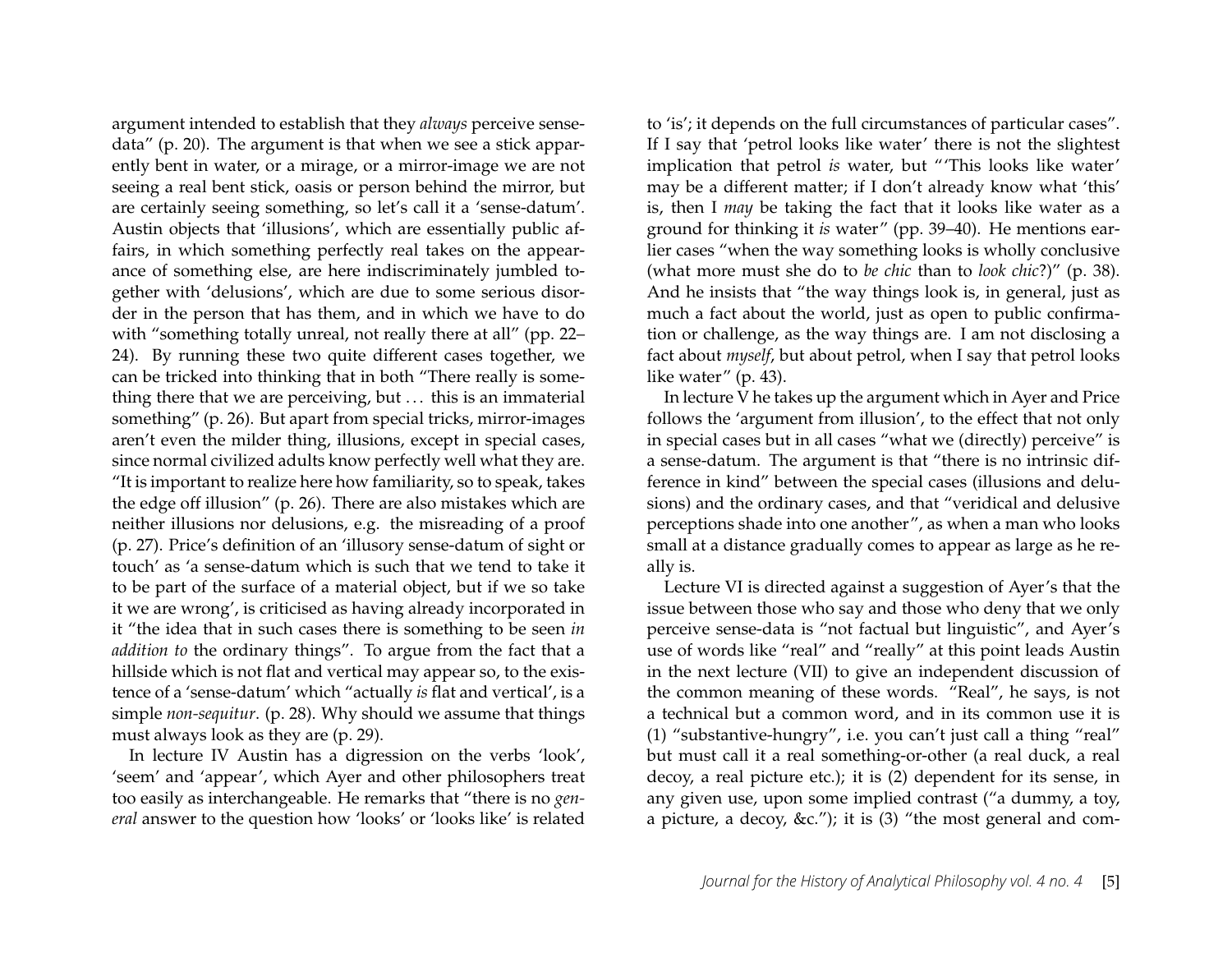prehensive term in a whole group of terms of the same kind", such as "proper", "genuine", "live", "true", etc.; and it is (4) an 'adjuster-word', by means of which 'other words are adjusted to meet the innumerable and unforeseeable demands of the world upon language', e.g. on encountering a new sort of animal for which we have no name we might say 'It's *like* a pig, but it isn't a *real* pig'. Further, while Austin is certainly right about 'real' being 'substantive-hungry', there is no reason why the substantive supplied should not in some cases be a very general one such as 'object' or thing.<sup>[5](#page-6-0)</sup>

Austin's list of peculiarities of the word 'real' oddly omits the most important of them all, namely that it is in most contexts a *dispensable* word, i.e. it can be omitted without altering the sense of what is said (though the omission may remove a suggested antithesis; as also happens, e.g., when we replace 'but' by 'and'); and the same applies to the special words (e.g. "genuine") which it generalises. To say of a decoy duck, or a picture of a duck, or a bird that has many duck-like characteristics but not quite enough to qualify, that it is 'not a real duck', is just to say that it is *not a duck* (but a decoy, or a picture, etc.—of course a 'real' decoy, a 'real' picture etc.). There is, indeed, an ambiguity about the phrase 'picture of a duck' which could give a little trouble here; a picture of a duck is in any case a real picture, i.e. a picture, but it may or may not be a picture of a real duck, so that the word 'real' seems not to be dispensable here. The phrase 'picture of a real duck', however, has an expansion from which the word 'real' can be dropped. without any weakening of the sense, and the plain 'picture of a duck' has an expansion into which 'real' can be inserted without any strengthening. For a picture is a 'picture of a real duck' if and only if there is some real duck, i.e. some duck, of which it is a photograph or portrait (accurate or inaccurate); and it is a 'picture of a duck' so long as it is drawn as if there were some duck, i.e. some real duck, of which it is a photograph or portrait.

The contrast which the introduction of the word 'real' introduces is never with some other kind or species of the thing in question, e.g. duck—there are not real ducks and other sorts (if there were, the word wouldn't be 'dispensable'). A decoy duck, or a picture of a duck, isn't a different sort of duck from a real one; it just isn't a duck at all. Nor is a 'duck in a picture' a different kind of duck from a real duck; if there is a duck of which it is a photograph or a portrait, then 'the duck in the picture' is a real duck; otherwise there just isn't any 'duck in the picture' in the sense of a duck *of* which it is a picture, though certain kinds of talk about 'the duck in the picture' may be given a sense derivable from the earlier expansion of the weak sense of 'picture-ofa-duck'. For example, if a child looking at the picture is asked whether the duck in the picture is walking or flying, this is a question as to whether the picture is drawn as if there were a (real) flying duck or as if there were a (real) walking duck of which it is the portrait.

To see, positively, what kinds of contrast the word 'real' suggests, we need to advert to another feature of it which Austin oddly omits to mention, namely what may be called its *adverbial* character. That is, statements like 'That is a real duck' amount to 'That is really a duck', or 'It is (really) the case that that is a duck', and the contrast is with other adverbial insertions or prefixes, like 'It looks as if it were, though it is not, the case that that is a duck'. There are innumerable alternative adverbs and prefixes of this sort, and the point of 'really' or 'it is the case that' is to assert that the thing is true *without* any of these prefixes, and indeed without any prefixes or adverbs at all.

Most of what Austin has to say about 'real' follows from these considerations (which are basically, of course, a re-hash and

<span id="page-6-0"></span><sup>5</sup>This paragraph occurs as VL1250.44, except that the first sentence up to the word 'data', and the penultimate sentence from the phrase 'the world upon language', have been taken from VL1249.4–8, in order to provide the grammatical sentences which Prior clearly intended. The final sentence of the paragraph is VL1250.41.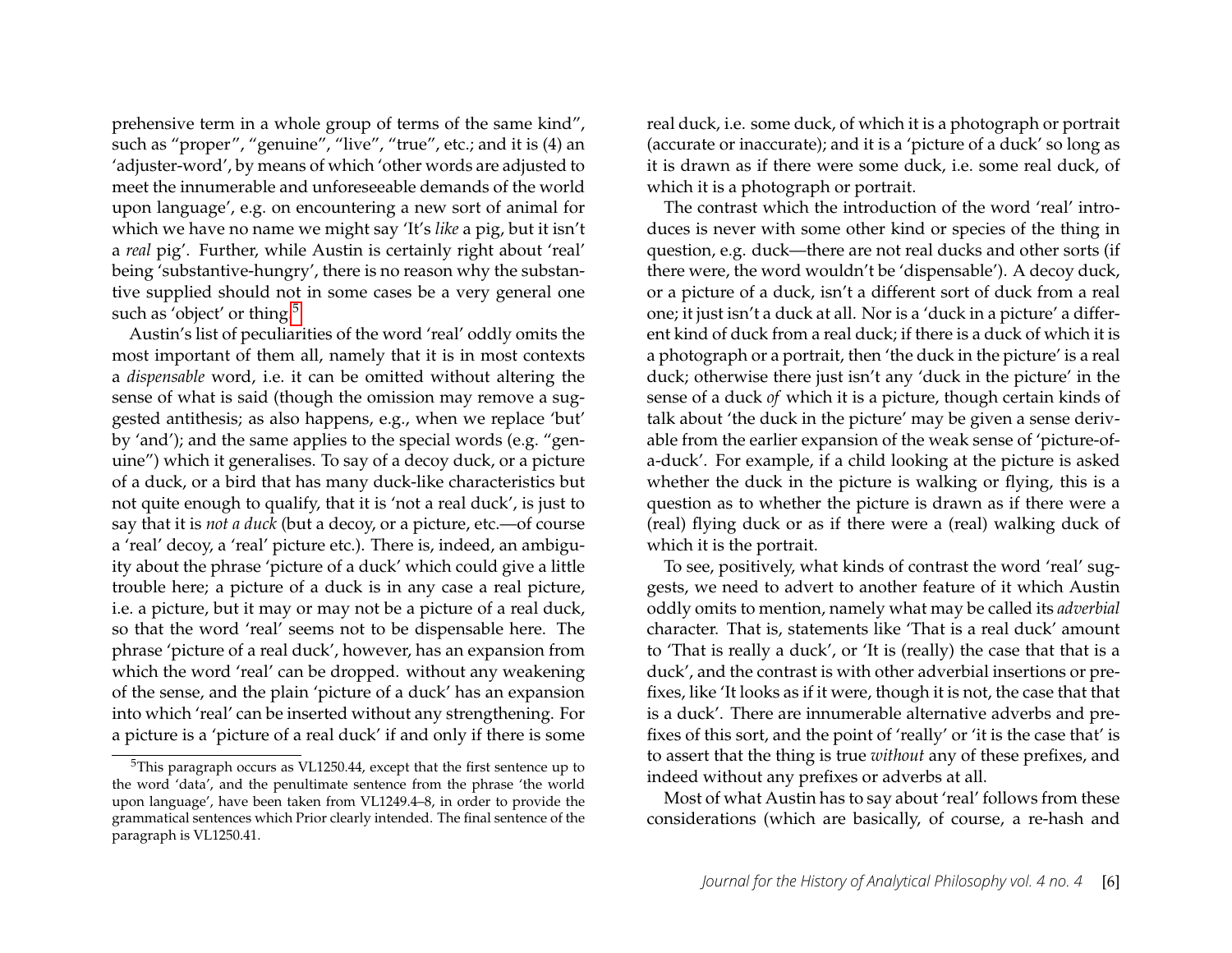expansion of Ramsey on "True"). What does not follow from them, however, and does not seem to me to be true, is Austin's view "there are no criteria to be laid down *in general* for distinguishing the real from the not real". "How this is to be done", he says, "must depend on *what* it is with respect to which the problem arises in particular cases". And "even for particular kinds of things, there may be many different ways in which the distinction may be made (there is not just one way of being 'not a real pig')" (p. 76). Certainly there are innumerable ways of being not a real pig; but there is only one way of being a *real* pig, namely being a pig, *simpliciter*. Nor, on this view of the matter, can there be any substance in Austin's conjecture that 'the words "real after-image" have no application'. A real afterimage is simply an after-image; if there are no merely apparent after-images, or pictures of after-images, etc. a real after-image would still be simply an after-image, though the suggestion that there *are* no merely apparent after-images, i.e. nothing that we might take for an after-image that wasn't one, is an intriguing departure from Austin's general opposition to infallible 'perceptions', and in any case is clearly false.

What also follows from the considerations I have sketched is the very important thing that Austin says about 'looks' and 'looks like' on p. 43, namely that "the way things look is, in general, just as much a fact about the world, just as open to public confirmation or challenge, as the way things are." The reference to 'public confirmation or challenge' is superfluous here, and the contrast between 'the way things are' could be so real as to cancel out his main point, since the 'facts about the world' in a sense *constitute* 'the way things are'—part of the way things are is that they are the sort of things that look thus and thus. But the way things look is the way they 'really' look; if they look thus and thus, it is the case (is a fact) that they look thus and thus; 'really', in short, can be dispensed with, *and can* *be inserted*, before as well as after other prefixes.<sup>[6](#page-7-0)</sup>

Austin's next sentence, however, on its negative side, is more contentious, and more doubtful. "I am not" he says, "disclosing a fact about *myself*, but about petrol, when I say that petrol looks like water". This is not a genuine commentary on what precedes it, for facts about oneself are as much about 'the world' as facts about petrol. That petrol looks like water of course *is* a fact about petrol; what is less clear is that it is not *also* about himself and of course other normal human beings, and photographic plates sensitive to the same range of light-rays. There may be— I have no idea what the facts are about this—others which go through petrol and water differently, so that petrol *wouldn't* look like water to organisms or plates sensitive to these. This is one of the many points at which one wishes that Austin had not "omitted from consideration" an "argument cited by both Price and Ayer, which makes play with the 'causal dependence' of our 'perceptions' upon the conditions of observation and our own 'physiological and psychological states'" (p. 46, note 2).

It is part of Ayer's thesis that there are two 'correct and familiar' uses of the word 'perceive', and also, correspondingly, of particular perception-words such as 'see'. In one sense, 'it is necessary that what is seen should really exist, but not necessary that it should have the qualities that it appears to have', but in the other sense 'it is not possible that anything should seem to have qualities that it does not really have, but also not necessary that what is seen should really exist'. Austin emphatically denies that there is any 'correct or familiar' sense of 'see' or 'perceive' but the first one. In lecture IX, in discussing the examples adduced by Ayer to the contrary, Austin takes rather different lines in different cases, none of them entirely satisfactory.

<span id="page-7-1"></span><span id="page-7-0"></span> $6$ Up to the word 'superfluous' the material in this paragraph occurs immediately after the previous paragraph in our text. It is taken from VL1250.27, but has been crossed out there. The crossed out material is clearly intended to lead in to VL1250.16, which begins with the word 'superfluous' and is not crossed out.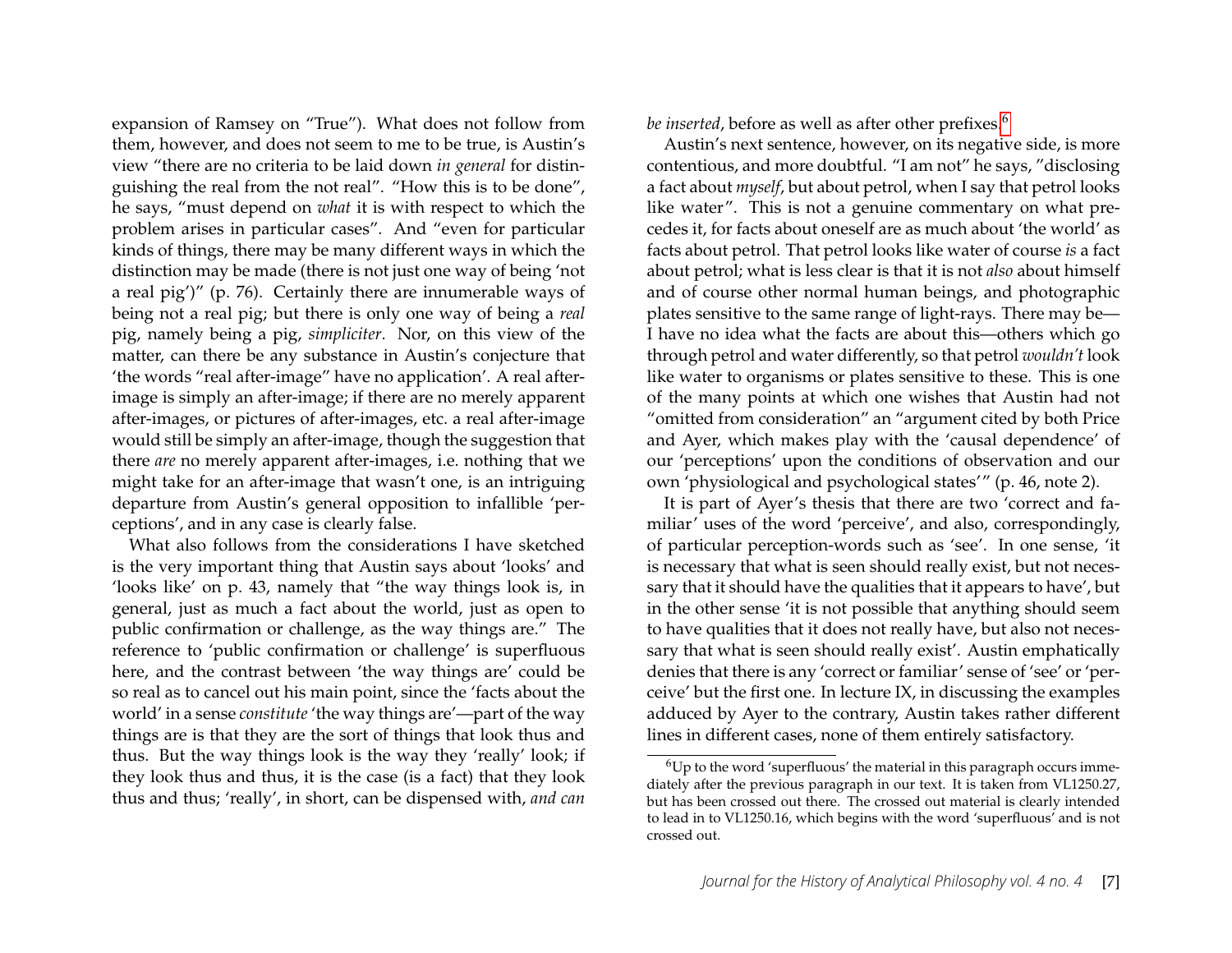Ayer and Price distinguish a sense of "see", and of "perceive" generally, in which "I see (perceive) an X" entails that there really is an X which I am seeing (perceiving) and another sense in which "I see (perceive) an X" has no such consequence. Austin says that, on the contrary, there is only one sense of "see" (and similarly of "perceive"), namely the first one, in which "it is necessary that what is seen should really exist". Ayer's particular examples of the alleged other use, he deals with characteristically—in a variety of ways, but only in one case, so far as I can see, quite successfully. This is where Ayer says, "If I say that I am seeing a stick which looks crooked, I do not imply that anything really is crooked". But what fails here, as Austin rightly points out, is not the step from "I am seeing an X" to "There is an X" but that from "X looks crooked" to "X is crooked". (1) "I am seeing a crooked stick" would normally be understood as implying that (2) a crooked stick is really there, and (3) "I am seeing a stick that looks crooked" as implying that (4) a stick that looks crooked is really there, but (4) doesn't imply (2). Nor does (3) imply (1); nor on Austin's view of "seeing", ought they to.

Austin applies the same recipe—"look for the trouble, not with the perception-word, but elsewhere in the sentence"—to the case of the phantom limb.

- Ayer: If I say that someone is feeling pressure on his leg, I do not necessarily exclude the possibility that his leg has been amputated.
- Austin: But why explain this by invoking a sense of 'feel'? Why not say instead . . . that the expression "pressure on his leg" can sometimes be used to specify what someone feels, even if his leg has actually been amputated?

'Feeling pressure', in other words, always implies that the pressure exists, but there being pressure on one's leg does not imply that one has a leg. It is hard to see this as anything but an

exchange of one paradox for a worse one. Austin's talk, however, of "using" the phrase "pressure on one's leg" to "specify" what is felt, half suggests a rather different solution, namely the exploitation of an ambiguity in 'feel' which he himself would surely have admitted, and to which there is no parallel in the case of 'see' or 'perceive'. For in one sense 'feel' has no object, strictly speaking, at all, but only an adjectival complement 'feeling lonely', 'feeling tired', etc.—and one might in this sense feel 'pressured-on-the-leg' even when one didn't actually have a leg. However this isn't Austin's explicit solution; and in any case I'm not sure that it will really do.

Ayer's third example, double vision, Austin himself admits is "less easily dealt with". "We may agree that in saying 'I am perceiving two pieces of paper', I may not *mean*—since I may know it to be untrue—that there really are two pieces of paper before me". And so, he candidly asks, "since it is undeniable that these words may *also* be so used as to imply that there really *are* two pieces of paper, do we not have to agree that there are two different senses of 'perceive'?" But to this he answers, astonishingly, "Well, no, we don't". And by way of an excuse he adverts, to begin with, to a consideration which, if taken seriously, would overturn his whole position.

Ayer, in presenting this example, had slipped into replacing "If I am perceiving two pieces of paper" by "if two pieces of paper really are perceived ...", and saying that even in this case "it need not be true that there are two pieces of paper". "This", Austin cannot resist observing, "is surely just wrong ... that 'two pieces of paper *really are perceived*' is just what we should *not* say in a case of double vision—just for the reason that there must *be* two, if two 'really are perceived'". And he makes use of this when resisting in the next paragraph, the suggestion that he is himself admitting two senses of "perceive". "Even if 'I perceive two pieces' needn't mean that there *are* two pieces, it seems that 'two pieces really are perceived' is *not* compatible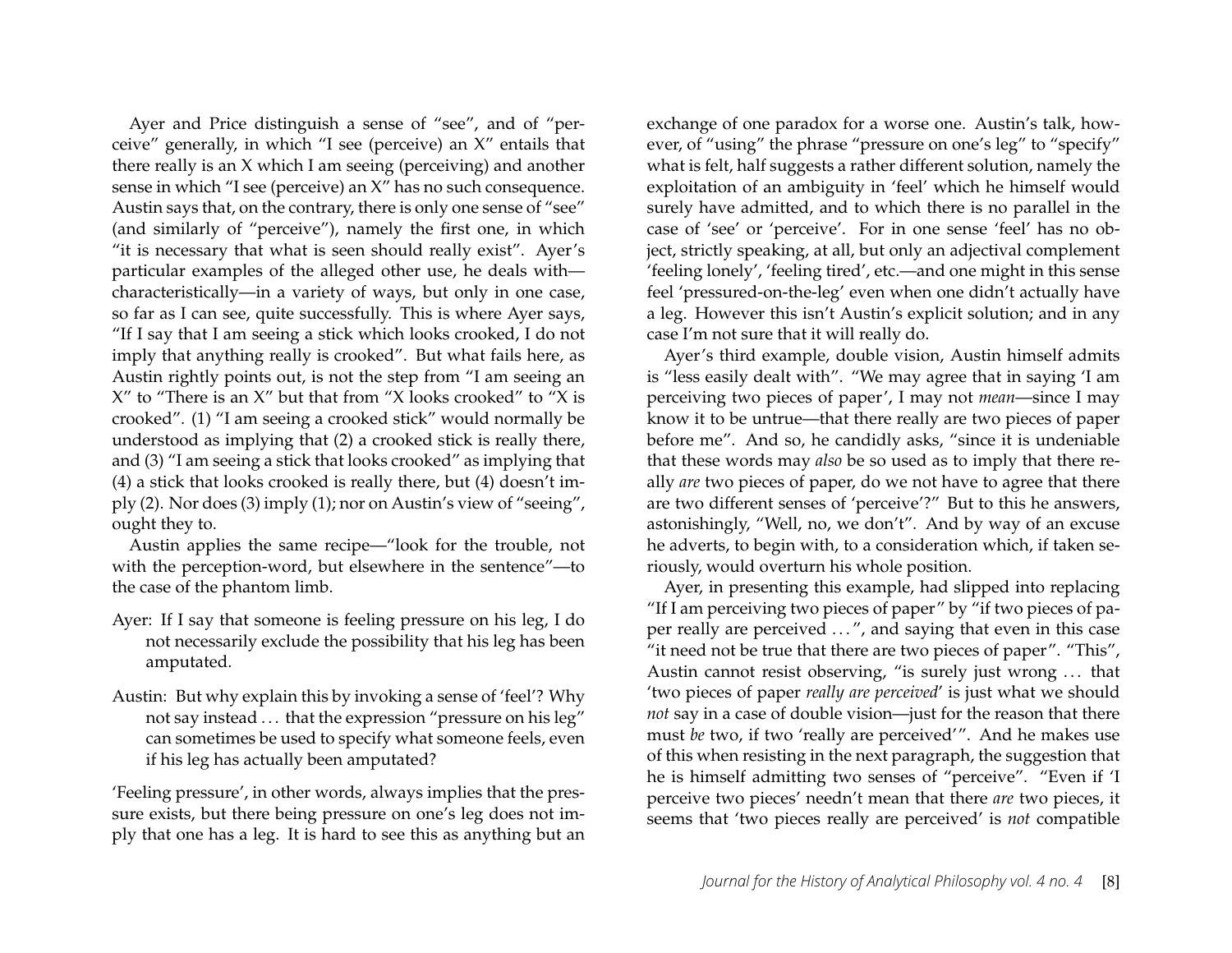with their being really only one", hence it looks as though "the implications of 'perceive' may differ in different *constructions*", without there being any need to suppose "two *senses* of 'perceive'".

In the whole argument sketched in the last paragraph, Austin seems to me absolutely right, and Ayer to have made a bad slip. But this one sense of "perceive" that is all that need be involved in this part of the discussion, is not the sense that Austin says is the only one it ever bears, i.e. not the one in which "I perceive two pieces" does, but the one in which it does not, imply that there really are two pieces. This latter consequence, on Austin's own account of the matter, follows not from this but from the other construction, "Two pieces are being perceived". In fact the two senses that Ayer distinguishes might be characterised precisely as (a) one in which "I perceive two papers" does, and (b) one in which it does not, imply "Two papers are perceived", i.e. as one in which Ayer's second "construction" does, and one in which it does not, add something to his first.

The strange turn that this part of the argument takes illustrates at once Austin's candour (he will tell you anything he sees, without regard to what its place in the general argument may turn out to be), his ferocity (he won't miss a single chance of making Ayer look foolish), his penetration in matters of detail, and his singular blindness as to the actual bearing on the argument of the details he unearths. However, while he doesn't see this bit about different "constructions" as positively unhelpful from his own point of view, he does seem in effect to admit that there is after all Ayer's second sense, only it isn't a 'correct and familiar' one, and he refuses to call it a distinct 'sense', it being rather a 'stretching' of the one normal sense. The important thing here is that "double vision is a quite *exceptional* case, so that we may have to stretch our ordinary usage to accommodate it."

Returning to this case further on, he says that double vision

"does suggest . . . that in exceptional situations ordinary words may not be *meant* in quite the ordinary way" (p. 97). It is the same with the D.T. sufferer who 'sees pink rats'—"we don't mean here (as would be meant in a normal situation) that there are real, live pink rats which he sees", but he insists again that "such stretchings of ordinary words in exceptional situations . . . do not constitute special *senses* . . . of the words in question".

It is hard to see wherein the 'stretching' of a sense of use so far that what is 'meant' is different from what is meant in the ordinary sense, differs from giving the word a different (though of course connected) sense—how Austin *counts* 'senses', in other words, is obscure. But even if one agrees to count them in this way (whatever it is), why should not Ayer simply rephrase his point and say that the words 'perceive', 'see', etc. may be 'meant' in different ways? Part of Austin's point is of course that we only 'mean' these special things by these words in special circumstances, or at any rate the words only *have application* in these special circumstances—as some recent writers (Eber-sole, Siegler)<sup>[7](#page-9-0)</sup> have said explicitly, when there really are pink rats that we are seeing we are not (either *in* seeing the pink rats or *as well as* this) doing *anything* of the same sort as seeingpink-rats in the D.T. patient's way. But this is something which, whether true or not (and I do not think it is), *can be said*, and in saying it we actually juxtapose the two 'meanings' of 'see', the relation between which is in any case worth investigating, especially if it is (as Austin contends) so very close that it is misleading to talk here of different 'senses' at all. This is not, in a word, a real contradiction of Ayer's main position, but at most a removal of some blemishes in his presentation of it.

<span id="page-9-0"></span> $7$ The authors referred to here are probably Frank B. Ebersole and Frederick Adrian Siegler. Our guess is that the Ebersole work Prior is referring to is [Ebersole \(1959\)](#page-12-0). Ebersole does not explicitly mention D.T.s, but what he says about dreaming seems to illustrate what Prior attributes to Austin. Siegler's Stanford PhD dissertation of [1960](#page-12-1) was called, *An examination of attempts to find incorrigible knowledge*.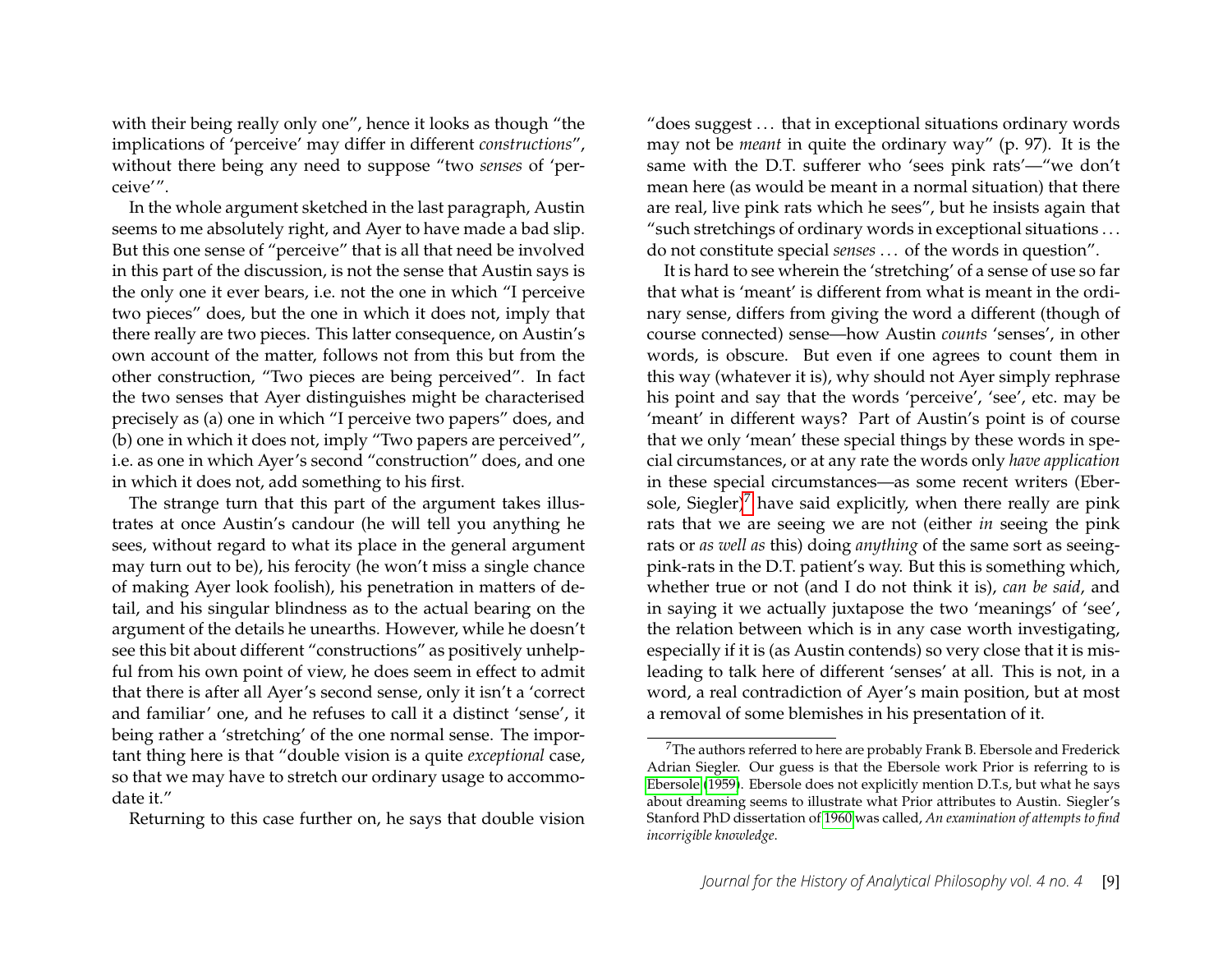With another example, namely the alleged 'perception' in the first sense of a large and distant star and in the second sense of a 'silvery speck', Austin takes a different line. When we speak of perceiving or seeing the silvery speck, he says, the sense of 'perceive' or 'see' isn't even a 'stretched' one, and the speck's existence is as much entailed as the star's (p. 94); in fact the speck *is* the star. He even insists upon this when the speck is seen by reflection: "The image in the fourteenth mirror of the telescope *is* a bright speck, this bright speck *is* a star, and the star *is* Sirius; I can say, quite correctly, that I see any of these" (p. 99). And there is no question here of the perception-word being used in different senses; "it is simply that what we 'perceive' can be described identified, classified, characterized, named in many different ways." I can say correctly both that I kicked a piece of painted wood and that I kicked Jones's front door, not because there is any subtle ambiguity in 'kick', but because "the piece of wood in question *was* Jones's front door" (p. 98).

There are no doubt cases in which 'This X is a Y' doesn't entail 'This Y is an X'. Suppose, for example, that somebody asks me to show him something pink, and I point to what is in fact a carnation and say 'This rose is pink'. Or suppose *he* points to the carnation and asks what colour it is, and I again say 'This rose is pink'. There the fact that I have misidentified the carnation as a rose is so completely irrelevant to the actual point of the sentence that one could say that what I had said was true, or anyhow not false, and a correct answer to the man's question. But I cannot think of any circumstances under which I would point to the same object and correctly or truly say 'This pink thing is a rose'. In this case the inference from 'This  $X$  is a  $Y'$  to 'This Y is an  $X'$  fails because, though the thing is a  $Y$ , it isn't an X, and this doesn't matter in the premiss but does in the conclusion. But the cases which Austin lists as parallel to the speckstar and dot-house cases are not like this at all. It is equally true to say 'I kicked a piece of painted wood' and 'I kicked Jones's door' because what I kicked is in fact both of these things, and for this reason 'That piece of painted wood is Jones's door' and 'Jones's door is a piece of painted wood' are both true. But is the very large star (really) a silvery speck, and is my house (really) a white dot? Austin doesn't say, but the failure of the inferencepattern, to which he adverts in his footnote, rather suggests that the answer must be 'No'; but if it *is* 'No', then (by his rule that whatever I see must be there) I cannot after all be really seeing a silvery speck or a white dot when I am looking at the star or the house. Either that, or since he insists that in these cases we are 'seeing a silvery speck' or 'seeing a white dot'—there is after all a sense of 'see' for which this rule doesn't hold.<sup>[8](#page-10-1)</sup>

# <span id="page-10-0"></span>**C. The Strawson-Austin Controversy**[9](#page-10-2)

The Strawson-Austin controversy was partly expressed as one about whether or not a 'fact' is 'something in the world'. By insisting that it is not, Strawson seems to have meant primarily that a fact is not a 'thing', except in the rather stretched sense of 'thing' in which a 'proposition' ('what is believed', 'what is said') is equally one. Austin's insistence that a fact *is*, almost *par excellence*, a 'thing in the world', can be given a good sense if we recall that 'the world' is one of a group of philosophical 'box' explanations—one says that something is or happens 'in the world' very much as one says that something is or happens 'in the mind' or 'in Greek mythology'.

All of these philosophers' 'boxes' are to be taken seriously, but none of them quite literally. To say that something is so 'in the mind' is just to say that *someone thinks that* it is so; to say that something is so 'in Joyce's *Ulysses*' is just to say that *it is said in*

<span id="page-10-1"></span><sup>8</sup>[B](#page-3-0) lacks a conclusion, but the last paragraph of [A](#page-2-0) would seem to sum up what Prior has been telling us.

<span id="page-10-2"></span><sup>9</sup>VL1250.12–15. These pages are stapled together, and seem intended to be apart from the remaining material.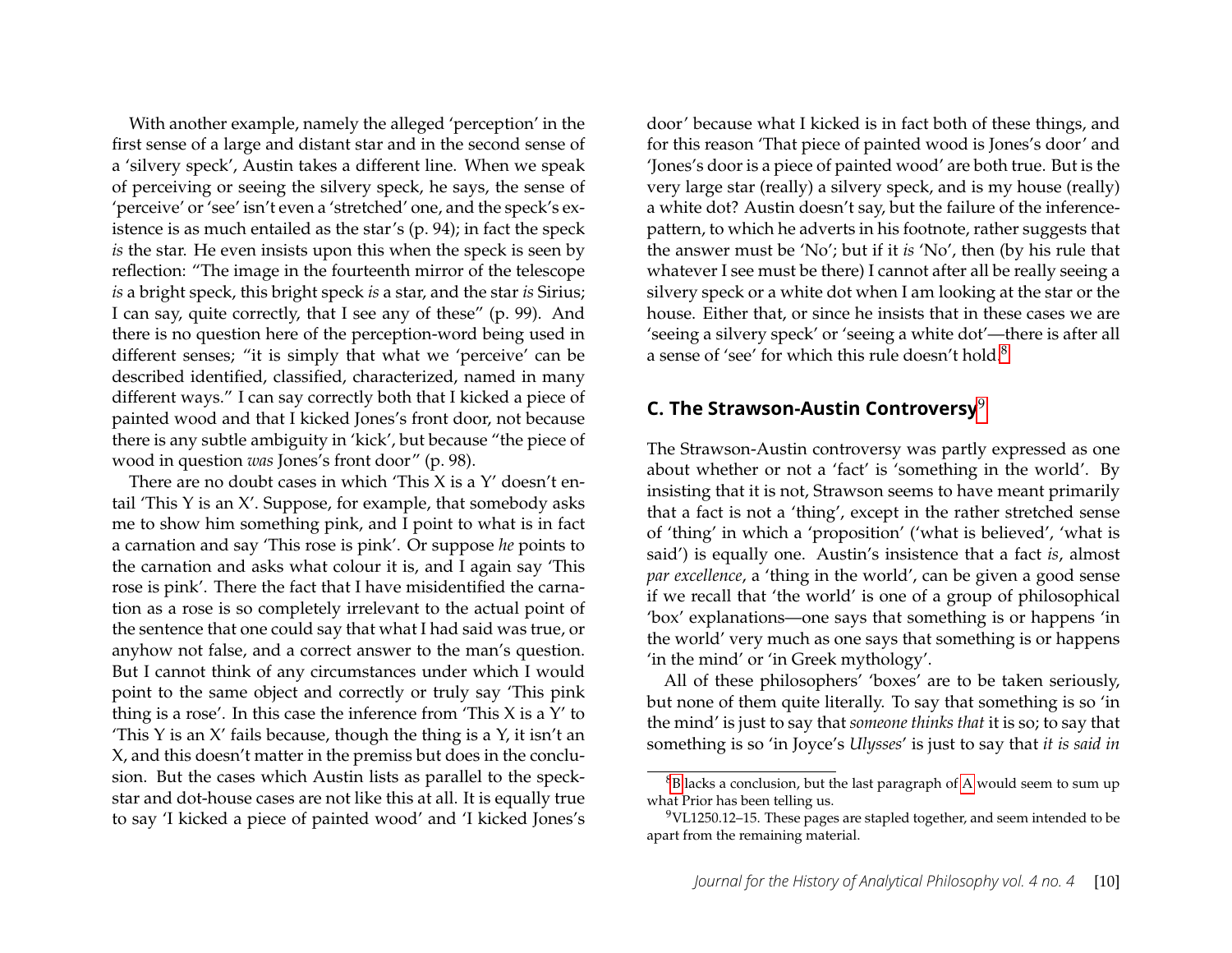*Joyce's 'Ulysses' that* it is so. 'The world' differs from all these other 'boxes' in that to say that something is so 'in the world' is just to say that it is so, without any qualifying prefix. (It is to say *in direct speech* that it is so, while the others put the statement that it is so into *oratio obliqua*.) And a 'fact' is *par excellence* 'something in the world' in the sense that what *is a fact* is what simply *is so* as opposed to what is merely thought to be so ('is so merely in the mind'), or said to be so in a book. With the phrase thus understood, the 'correspondence' between what is stated and what is 'in the world', which Austin defended against Strawson's variant of the 'No-Truth' theory, is the simple being so (being so 'in the world' = simply being so) of what is stated to be so.

# **Appendix: Supplementary Pages**

This appendix consists of a small number of pages which appear to be earlier drafts of material in [B.](#page-3-0) Of necessity that judgement has to be our own, since the VL (Bodleian) order cannot be guaranteed to reflect the order of composition.

1. VL1250.45 looks like an alternative beginning of [B:](#page-3-0)

#### [VL1250.45]

In lecture Austin formulates the view he is going to attack as the view that "we never *directly* perceive material objects, but only sense-data" (p. 2). He warns us, however, that his own position is not "that we *do* perceive material things" (p. 3), for "what is spurious is not one term of the pair", i.e. "sense-data" and "material things", but "the antithesis itself" (p. 4). In II he refers to the contrast drawn by Ayer between what the ordinary man believes and what philosophers, at least 'for the most part', are prepared to admit. He complains that the ordinary man's position is misrepresented by Ayer in various ways, for example, the ordinary man certainly doesn't believe that *everything* he perceives is a "material thing" (since he believes that he perceives rainbows, shadows, etc.), and in Austin's view it is a mistake to "try to represent as some single *kind of things* the things which the ordinary man says that he 'perceives'" (p. 8).

2. VL1250.56–57 contain material which overlaps with the contents of VL1250.19–27. (VL1250.19 and VL1250.20 are two photographs of the same page.) 20–27 are labelled R1–R8 in pencil in the top right corner, which suggests that they might have been an updated version of 56–57. (Maybe 'R' is for 'Review'.):

#### [VL1250.56]

A connected feature of the word 'real' which Austin omits to mention is what might be called its implicitly *adverbial* character. The contrast which its introduction commonly suggests is never with some other kind or species of what is in question, e.g. ducks—there are not real ducks and other sorts; there are not other sorts. A decoy duck, or a picture of a duck, isn't a different sort of duck from a real one; it just isn't a duck at all. What 'This is a real duck' amounts to is 'This is really a duck' or 'it is (really) the case that this is a duck', and the contrast is with other adverbial insertions or prefixes, such as 'only apparently' or 'It only looks as if it were the case that'.

#### [VL1250.57]

isn't a duck at all. To see how things really stand here, we must advert to another feature of 'real' which Austin oddly omits to mention, namely what may be called its *adverbial* character. That is, statements like 'That is a real duck' amount to 'That is really a duck' or 'It is (really) the case that that is a duck', and the contrast is with other adverbial insertions or prefixes, like '(Though it is not) it looks as if it were the case that that is a duck'

3. VL1250.58 is a short page which includes a sentence from VL1250.17:

#### [VL1250.58]

or adverbs.

Austin's next sentence, however, on its negative side, is more contentious, and more doubtful. "I am not', he says, 'disclosing